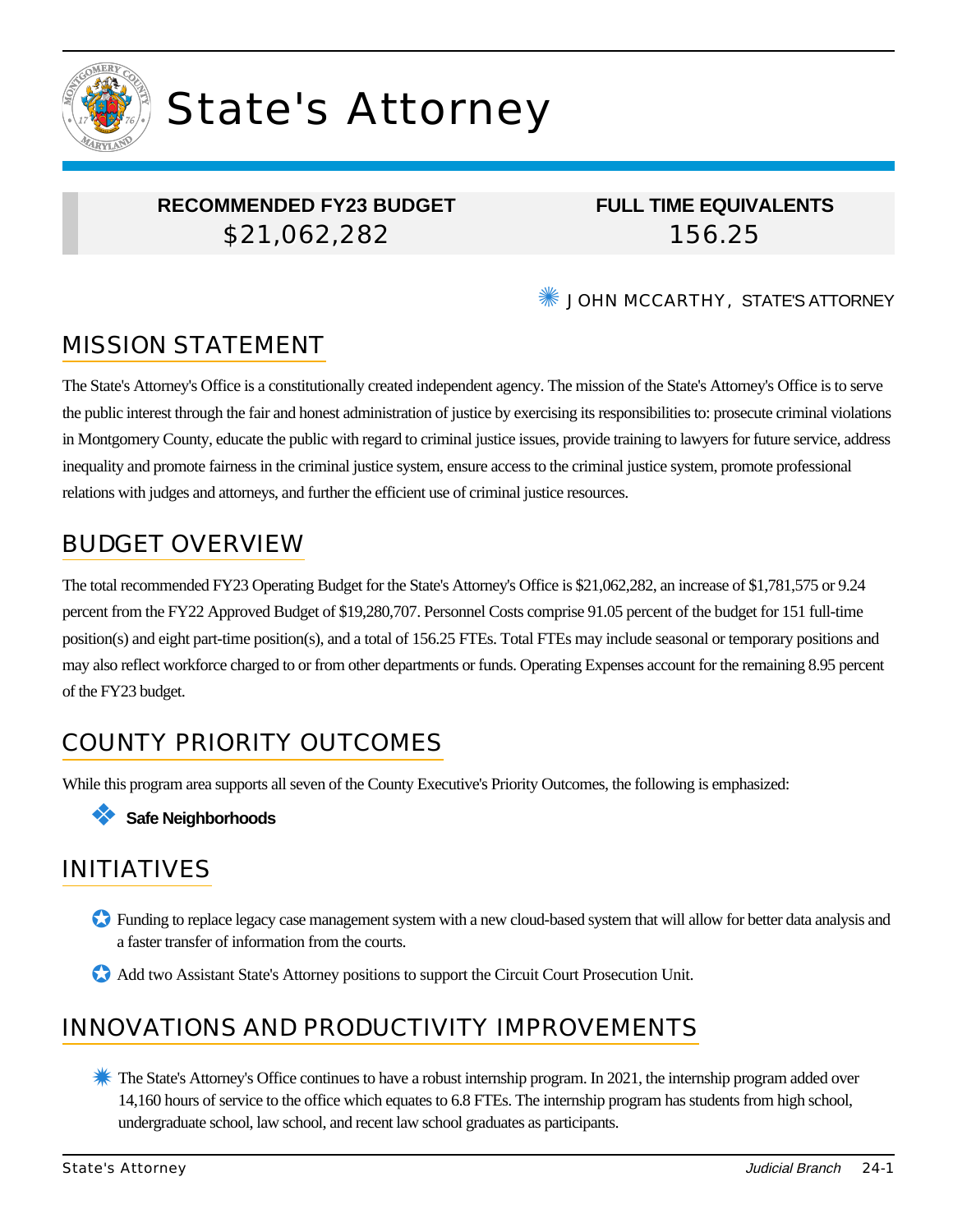✹ The State's Attorney's Office and its partner agencies (the Sheriff's Office, Department of Police, County Executive's Office and Commission for Women) were recipients of a 2021 National Association of Counites Achievement Award for their Family Violence Awareness Campaign during the pandemic.

## PROGRAM CONTACTS

Contact Lisa Russo of the State's Attorney's Office at 240.777.7407 or Lindsay Lucas of the Office of Management and Budget at 240.777.2766 for more information regarding this department's operating budget.

# PROGRAM PERFORMANCE MEASURES

Performance measures for this department are included below (where applicable), with multi-program measures displayed at the front of this section and program-specific measures shown with the relevant program. The FY22 estimates reflect funding based on the FY22 Approved Budget. The FY23 and FY24 figures are performance targets based on the FY23 Recommended Budget and funding for comparable service levels in FY24.

# PROGRAM DESCRIPTIONS

## **Administration**

Staff provides central services in areas of budget, personnel, automated systems management, general office management, and public information. In addition, staff coordinates efforts and initiatives with other criminal justice agencies.

| <b>FY23 Recommended Changes</b>                                                                                                                                                                          | <b>Expenditures</b> | <b>FTEs</b> |
|----------------------------------------------------------------------------------------------------------------------------------------------------------------------------------------------------------|---------------------|-------------|
| <b>FY22 Approved</b>                                                                                                                                                                                     | 1,635,896           | 12.75       |
| Add: Funding to Replace Legacy Case Management System                                                                                                                                                    | 1,100,000           | 0.00        |
| Increase Cost: Funding to Convert Part-time IT Position to Full-time                                                                                                                                     | 18.463              | 0.40        |
| Increase Cost: State's Attorney Compensation Adjustment                                                                                                                                                  | 2.611               | 0.00        |
| Technical Adj: Reallocation of Grant/ General Fund FTEs                                                                                                                                                  | 0                   | 0.09        |
| Technical Adj: Reallocation of Grant/General Fund FTEs                                                                                                                                                   | $\mathbf 0$         | (0.09)      |
| Multi-program adjustments, including negotiated compensation changes, employee benefit changes,<br>changes due to staff turnover, reorganizations, and other budget changes affecting multiple programs. | 77.077              | (0.09)      |
| <b>FY23 Recommended</b>                                                                                                                                                                                  | 2,834,047           | 13.06       |

## ✺ Circuit Court Prosecution

The Circuit Court Prosecution program reviews cases for possible filing in the Circuit Court by presenting these cases to the Grand Jury for indictment or filing a Circuit Court information (charging document). After charges are filed, the State's Attorney's Office litigates these cases to disposition. Senior Assistant State's Attorneys provide support and guidance to ongoing police investigations and conduct Grand Jury investigations of major felony, drug distribution, gang crimes, Internet crimes, and environmental cases. The Family Violence Unit prosecutes crimes of domestic violence, child abuse, and elder abuse. Appeals and demands for jury trials in the District Court cases are litigated in the Circuit Court.

| <b>FY23 Recommended Changes</b> | <b>Expenditures</b> | <b>FTEs</b> |
|---------------------------------|---------------------|-------------|
| <b>FY22 Approved</b>            | 9.115.186           | 64.75       |

24-2 Judicial Branch FY23 Operating Budget and Public Services Program FY23-28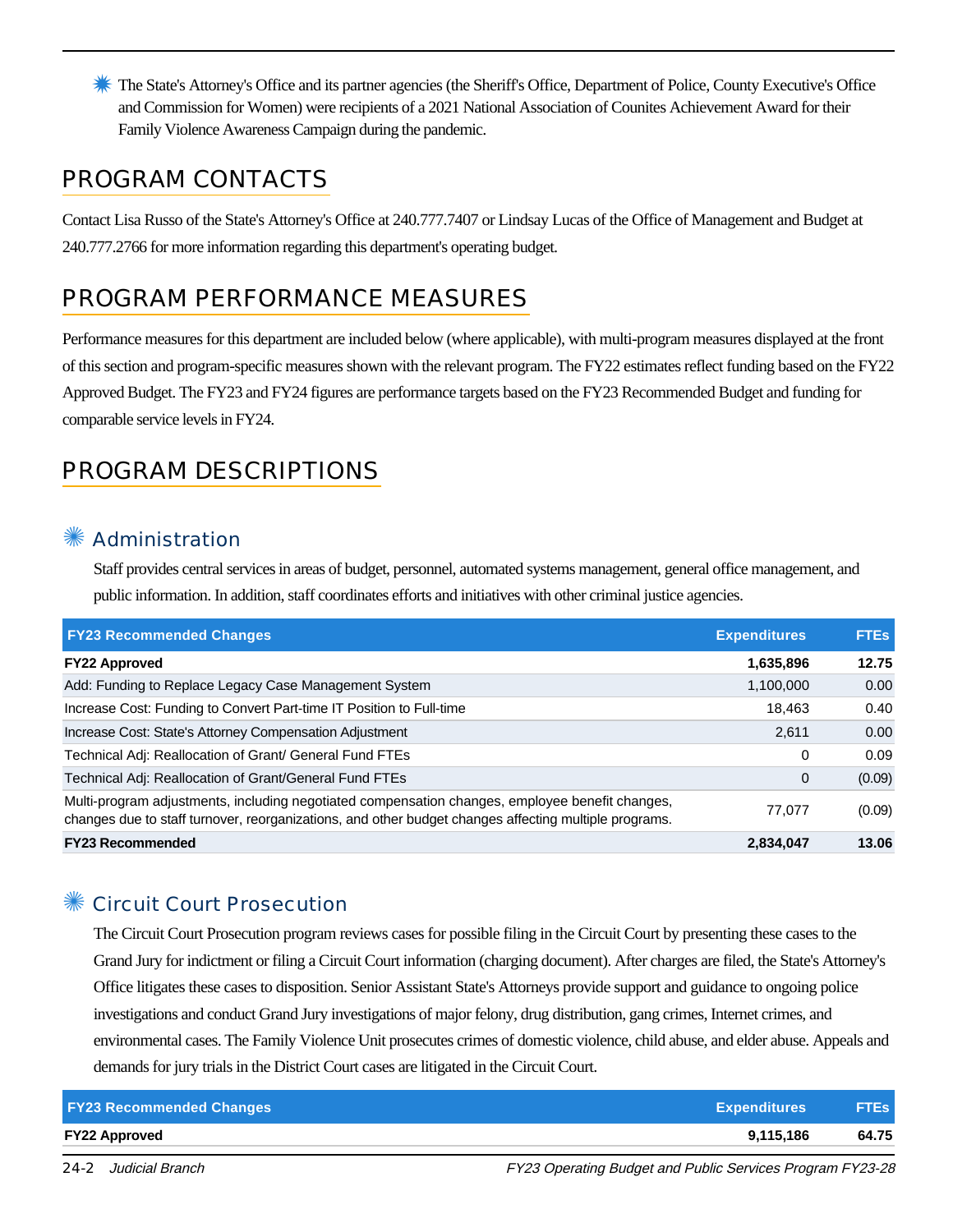| <b>FY23 Recommended Changes</b>                                                                                                                                                                          | <b>Expenditures</b> | <b>FTEs</b> |
|----------------------------------------------------------------------------------------------------------------------------------------------------------------------------------------------------------|---------------------|-------------|
| Add: Two Assistant State's Attorney Positions                                                                                                                                                            | 171,578             | 2.00        |
| Increase Cost: Salary Plan                                                                                                                                                                               | 28,277              | 0.00        |
| Technical Adj: Reallocation of Grant/General Fund FTEs                                                                                                                                                   | 0                   | 0.10        |
| Technical Adj: Reallocation of Grant/General Fund FTEs                                                                                                                                                   | (10, 720)           | (0.10)      |
| Multi-program adjustments, including negotiated compensation changes, employee benefit changes,<br>changes due to staff turnover, reorganizations, and other budget changes affecting multiple programs. | (181, 225)          | (2.00)      |
| <b>FY23 Recommended</b>                                                                                                                                                                                  | 9,123,096           | 64.75       |

#### ✺ District Court Prosecution

The District Court Prosecution program prosecutes criminal cases including misdemeanor arrests, citizen complaints, and serious or incarcerable traffic offenses. The State's Attorney's Office has also implemented a Domestic Violence docket in District Court to ensure that assault cases of a domestic nature and violations of protective orders are given special attention.

| <b>FY23 Recommended Changes</b>                                                                                                                                                                          | <b>Expenditures</b> | <b>FTEs</b> |
|----------------------------------------------------------------------------------------------------------------------------------------------------------------------------------------------------------|---------------------|-------------|
| <b>FY22 Approved</b>                                                                                                                                                                                     | 2,683,160           | 25.12       |
| Technical Adj: Reallocation of Grant/General Fund FTEs                                                                                                                                                   | 0                   | (0.03)      |
| Technical Adj: Reallocation of Grant/General Fund FTEs                                                                                                                                                   | 0                   | 0.03        |
| Multi-program adjustments, including negotiated compensation changes, employee benefit changes,<br>changes due to staff turnover, reorganizations, and other budget changes affecting multiple programs. | 360.326             | 2.01        |
| <b>FY23 Recommended</b>                                                                                                                                                                                  | 3,043,486           | 27.13       |

## ✺ District Court Screening and Mediation

The District Court Screening program resolves cases before the trial date by contacting victims and witnesses to determine what outcome they would like to obtain from the criminal justice system. This program relies on volunteers and is supervised by permanent staff. It provides victim/witness assistance by delivering information about the criminal justice system to victims and witnesses whose cases are expected to go to trial. The Pre-Trial Mediation program is designed to resolve non-violent disputes between individuals. Trained volunteers and a mediation specialist work to resolve issues and reduce to writing an agreement by which all sides will abide.

| <b>FY23 Recommended Changes</b>                                                                                                                                                                          | <b>Expenditures</b> | <b>FTEs</b> |
|----------------------------------------------------------------------------------------------------------------------------------------------------------------------------------------------------------|---------------------|-------------|
| <b>FY22 Approved</b>                                                                                                                                                                                     | 1.527.689           | 13.50       |
| Multi-program adjustments, including negotiated compensation changes, employee benefit changes,<br>changes due to staff turnover, reorganizations, and other budget changes affecting multiple programs. | 4.596               | 0.00        |
| <b>FY23 Recommended</b>                                                                                                                                                                                  | 1,532,285           | 13.50       |

## ✺ Juvenile Court Prosecution

The Juvenile Court Prosecution program prosecutes criminal violations committed by juvenile offenders in Montgomery County and performs a preliminary review of all cases in which a juvenile is charged with a violent crime. This includes cases which have been reviewed by the Juvenile Services Administration and then referred to the State's Attorney's Office. In such cases, formal charges are filed where appropriate, and litigated to disposition in the Juvenile Court, attempting to obtain restitution for victims when possible. This program also provides administrative support to Teen Court, a Countywide peer adjudication initiative for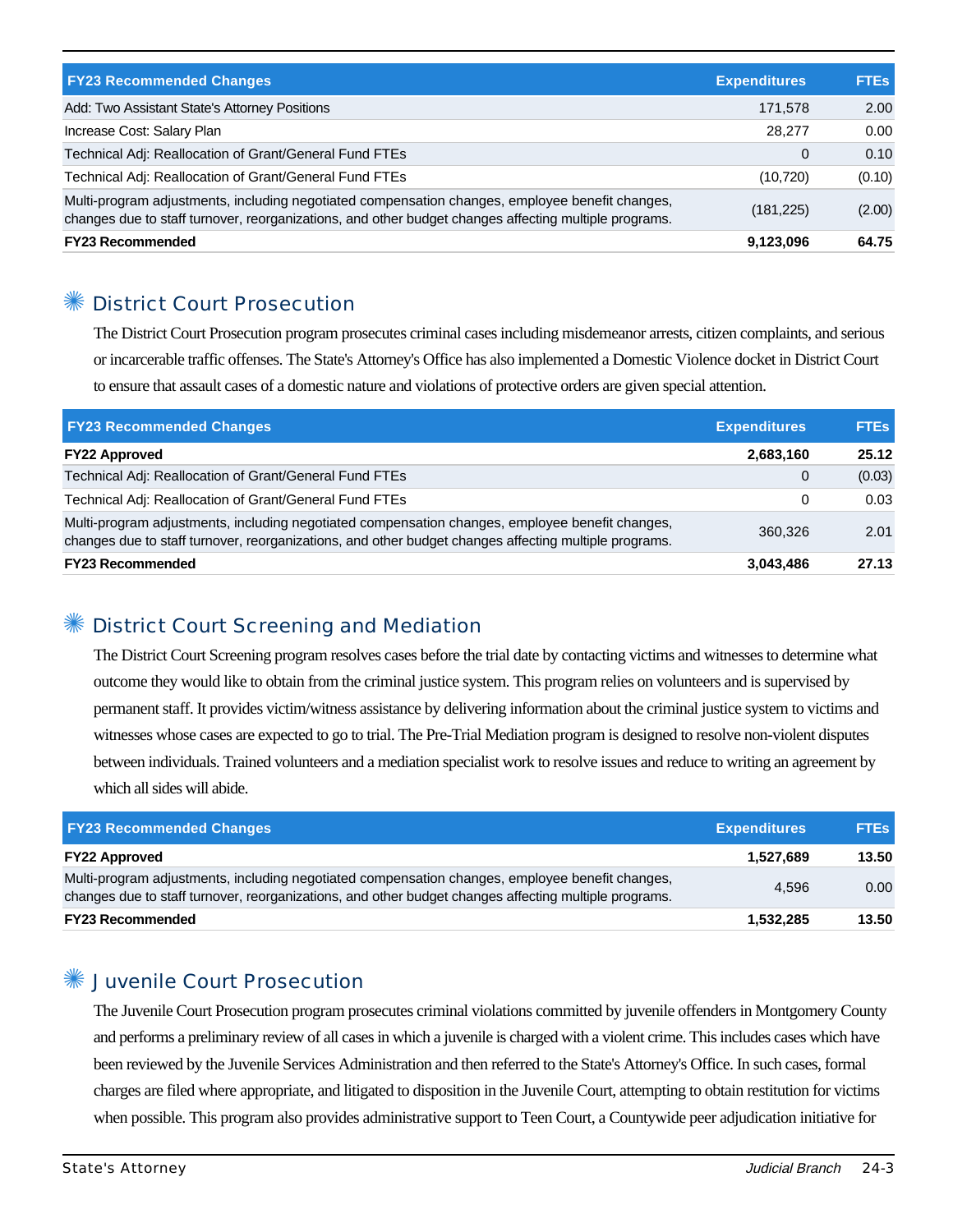#### non-violent juvenile offenses.

| <b>FY23 Recommended Changes</b>                                                                                                                                                                          | <b>Expenditures</b> | <b>FTEs</b> |
|----------------------------------------------------------------------------------------------------------------------------------------------------------------------------------------------------------|---------------------|-------------|
| <b>FY22 Approved</b>                                                                                                                                                                                     | 2,141,092           | 17.50       |
| Multi-program adjustments, including negotiated compensation changes, employee benefit changes,<br>changes due to staff turnover, reorganizations, and other budget changes affecting multiple programs. | 97.015              | 0.00        |
| <b>FY23 Recommended</b>                                                                                                                                                                                  | 2,238,107           | 17.50       |

## ✺ Major Fraud and Special Investigations

The Major Fraud and Special Investigations Division investigates allegations of complex financial crimes such as real estate and other business investment fraud schemes for which the Police Department is unable to provide investigative resources. The division also investigates allegations of thefts involving attorneys stealing from clients, financial exploitation of elderly victims, and misconduct by public officials. When these investigations support criminal charges, the cases are charged, generally in the Circuit Court, and litigated to disposition by Senior Assistant State's Attorneys. A significant part of this program is attempting to obtain restitution for victims and businesses that have lost money in these complex cases. Program staff also provides guidance to police officers and investigators from other agencies in situations where financial crimes may be suspected.

| <b>FY23 Recommended Changes</b>                                                                                                                                                                          | <b>Expenditures</b> | <b>FTEs</b> |
|----------------------------------------------------------------------------------------------------------------------------------------------------------------------------------------------------------|---------------------|-------------|
| <b>FY22 Approved</b>                                                                                                                                                                                     | 536.715             | 5.00        |
| Multi-program adjustments, including negotiated compensation changes, employee benefit changes,<br>changes due to staff turnover, reorganizations, and other budget changes affecting multiple programs. | 34.873              | 0.00        |
| <b>FY23 Recommended</b>                                                                                                                                                                                  | 571.588             | 5.00        |

#### **Prosecution Management**

Prosecution Management staff coordinate case loads; schedule docket assignments; receive visitors; direct phone calls; and enter and audit data in the Criminal Justice Information System (CJIS) for the Circuit, District, and Juvenile Courts.

| <b>FY23 Recommended Changes</b>                                                                                                                                                                          | <b>Expenditures</b> | <b>FTEs</b> |
|----------------------------------------------------------------------------------------------------------------------------------------------------------------------------------------------------------|---------------------|-------------|
| <b>FY22 Approved</b>                                                                                                                                                                                     | 1.091.569           | 10.00       |
| Multi-program adjustments, including negotiated compensation changes, employee benefit changes,<br>changes due to staff turnover, reorganizations, and other budget changes affecting multiple programs. | 43.340              | 0.00        |
| <b>FY23 Recommended</b>                                                                                                                                                                                  | 1,134,909           | 10.00       |

#### ✺ Victim/Witness Court Assistance

This program assists victims in criminal cases that have been designated as "victim-intensive" by virtue of the vulnerability of the victim or the type of crime. Victims receive direct court assistance from a Victim/Witness Coordinator. The coordinator guides the victim through the judicial process, provides assistance where necessary, and makes referrals to other County agencies as needed. In all other cases, Assistant State's Attorneys provide information and assistance to victims and witnesses. This program is staffed with permanent and volunteer personnel.

| <b>FY23 Recommended Changes</b><br><b>Expenditures</b> | <b>FTEs</b> |
|--------------------------------------------------------|-------------|
| 549.400<br><b>FY22 Approved</b>                        | 5.23        |
| Technical Adj: Reallocation of Grant/General Fund FTEs | (0.08)      |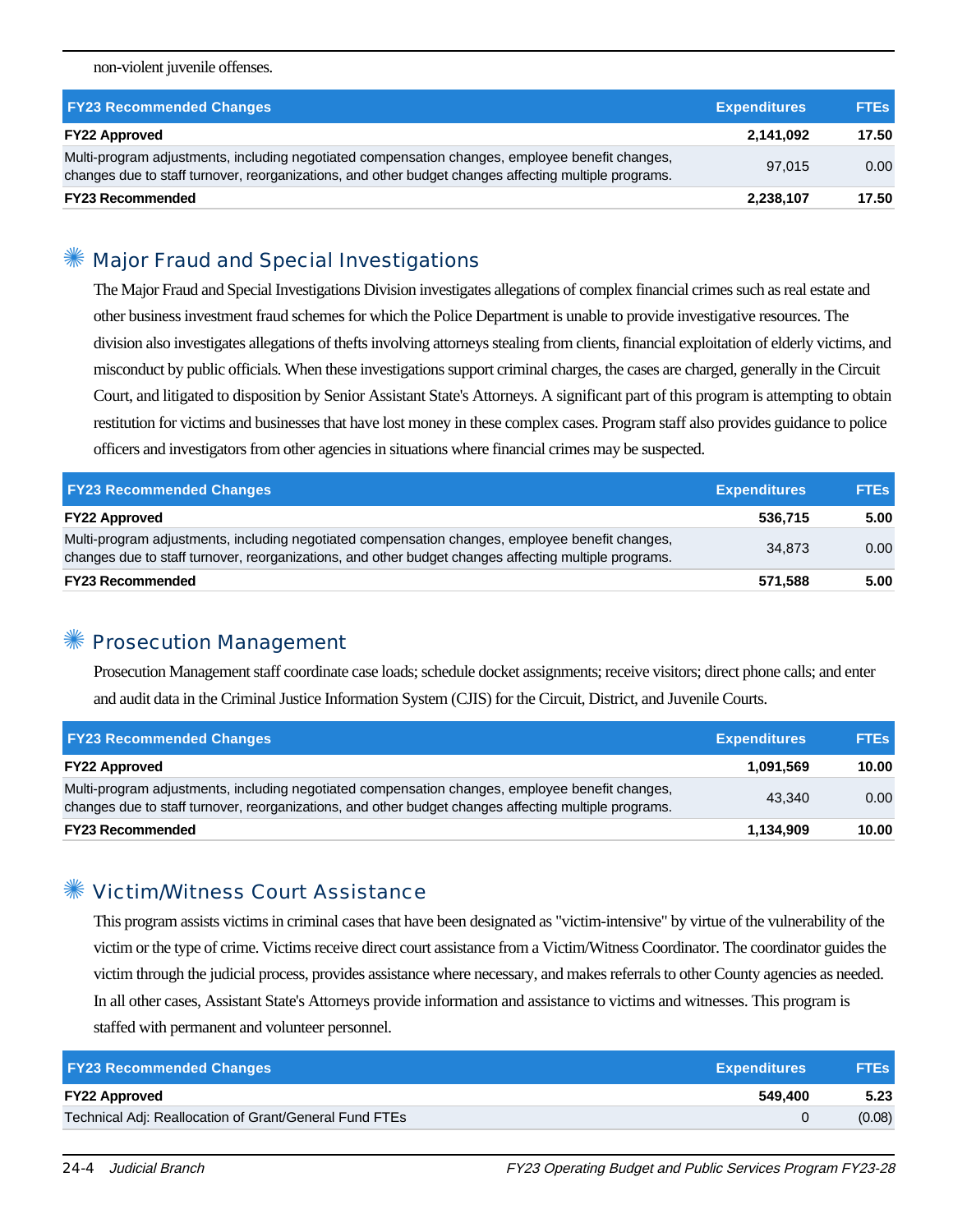| <b>FY23 Recommended Changes</b>                                                                                                                                                                          | <b>Expenditures</b> | FTEs. |
|----------------------------------------------------------------------------------------------------------------------------------------------------------------------------------------------------------|---------------------|-------|
| Technical Adj: Reallocation of Grant/ General Fund FTEs                                                                                                                                                  |                     | 0.08  |
| Multi-program adjustments, including negotiated compensation changes, employee benefit changes,<br>changes due to staff turnover, reorganizations, and other budget changes affecting multiple programs. | 35.364              | 0.08  |
| <b>FY23 Recommended</b>                                                                                                                                                                                  | 584,764             | 5.31  |

## BUDGET SUMMARY

|                                            | <b>Actual</b><br><b>FY21</b> | <b>Budget</b><br><b>FY22</b> | <b>Estimate</b><br><b>FY22</b> | <b>Recommended</b><br><b>FY23</b> | %Chg<br><b>Bud/Rec</b> |
|--------------------------------------------|------------------------------|------------------------------|--------------------------------|-----------------------------------|------------------------|
| <b>COUNTY GENERAL FUND</b>                 |                              |                              |                                |                                   |                        |
| <b>EXPENDITURES</b>                        |                              |                              |                                |                                   |                        |
| Salaries and Wages                         | 13,765,468                   | 14,121,061                   | 14, 155, 577                   | 14,693,376                        | 4.1%                   |
| <b>Employee Benefits</b>                   | 3,988,619                    | 4,101,594                    | 3,961,839                      | 4,223,237                         | 3.0%                   |
| <b>County General Fund Personnel Costs</b> | 17,754,087                   | 18,222,655                   | 18,117,416                     | 18,916,613                        | 3.8%                   |
| <b>Operating Expenses</b>                  | 599,662                      | 786,326                      | 753,421                        | 1,884,663                         | 139.7%                 |
| <b>Capital Outlay</b>                      | 9,914                        | $\mathbf 0$                  | $\mathbf 0$                    | 0                                 |                        |
| <b>County General Fund Expenditures</b>    | 18,363,663                   | 19,008,981                   | 18,870,837                     | 20,801,276                        | 9.4%                   |
| <b>PERSONNEL</b>                           |                              |                              |                                |                                   |                        |
| Full-Time                                  | 144                          | 144                          | 144                            | 147                               | 2.1%                   |
| Part-Time                                  | 8                            | 8                            | 8                              | $\overline{7}$                    | $-12.5%$               |
| <b>FTEs</b>                                | 151.18                       | 151.15                       | 151.15                         | 153.85                            | 1.8%                   |
| <b>REVENUES</b>                            |                              |                              |                                |                                   |                        |
| <b>Miscellaneous Revenues</b>              | $\overline{7}$               | $\mathbf 0$                  | $\pmb{0}$                      | 0                                 |                        |
| Other Charges/Fees                         | 1,621                        | 3,000                        | 3,000                          | 2,500                             | $-16.7%$               |
| <b>County General Fund Revenues</b>        | 1,628                        | 3,000                        | 3,000                          | 2,500                             | $-16.7%$               |
| <b>GRANT FUND - MCG</b>                    |                              |                              |                                |                                   |                        |
| <b>EXPENDITURES</b>                        |                              |                              |                                |                                   |                        |
| Salaries and Wages                         | 217,376                      | 200,443                      | 200,443                        | 192,871                           | $-3.8%$                |
| <b>Employee Benefits</b>                   | 53,534                       | 71,283                       | 71,283                         | 68,135                            | $-4.4%$                |
| <b>Grant Fund - MCG Personnel Costs</b>    | 270,910                      | 271,726                      | 271,726                        | 261,006                           | $-3.9%$                |
| <b>Operating Expenses</b>                  | 68,093                       | 0                            | 0                              | 0                                 |                        |
| <b>Grant Fund - MCG Expenditures</b>       | 339,003                      | 271,726                      | 271,726                        | 261,006                           | $-3.9%$                |
| <b>PERSONNEL</b>                           |                              |                              |                                |                                   |                        |
| Full-Time                                  | 4                            | 4                            | 4                              | 4                                 |                        |
| Part-Time                                  | $\mathbf{1}$                 | $\mathbf{1}$                 | 1                              | 1                                 |                        |
| <b>FTEs</b>                                | 2.67                         | 2.70                         | 2.70                           | 2.40                              | $-11.1%$               |
| <b>REVENUES</b>                            |                              |                              |                                |                                   |                        |
| <b>Federal Grants</b>                      | 266,975                      | $\mbox{O}$                   | $\pmb{0}$                      | 0                                 |                        |
| <b>State Grants</b>                        | 72,028                       | 271,726                      | 271,726                        | 261,006                           | $-4.0%$                |
|                                            |                              |                              |                                |                                   |                        |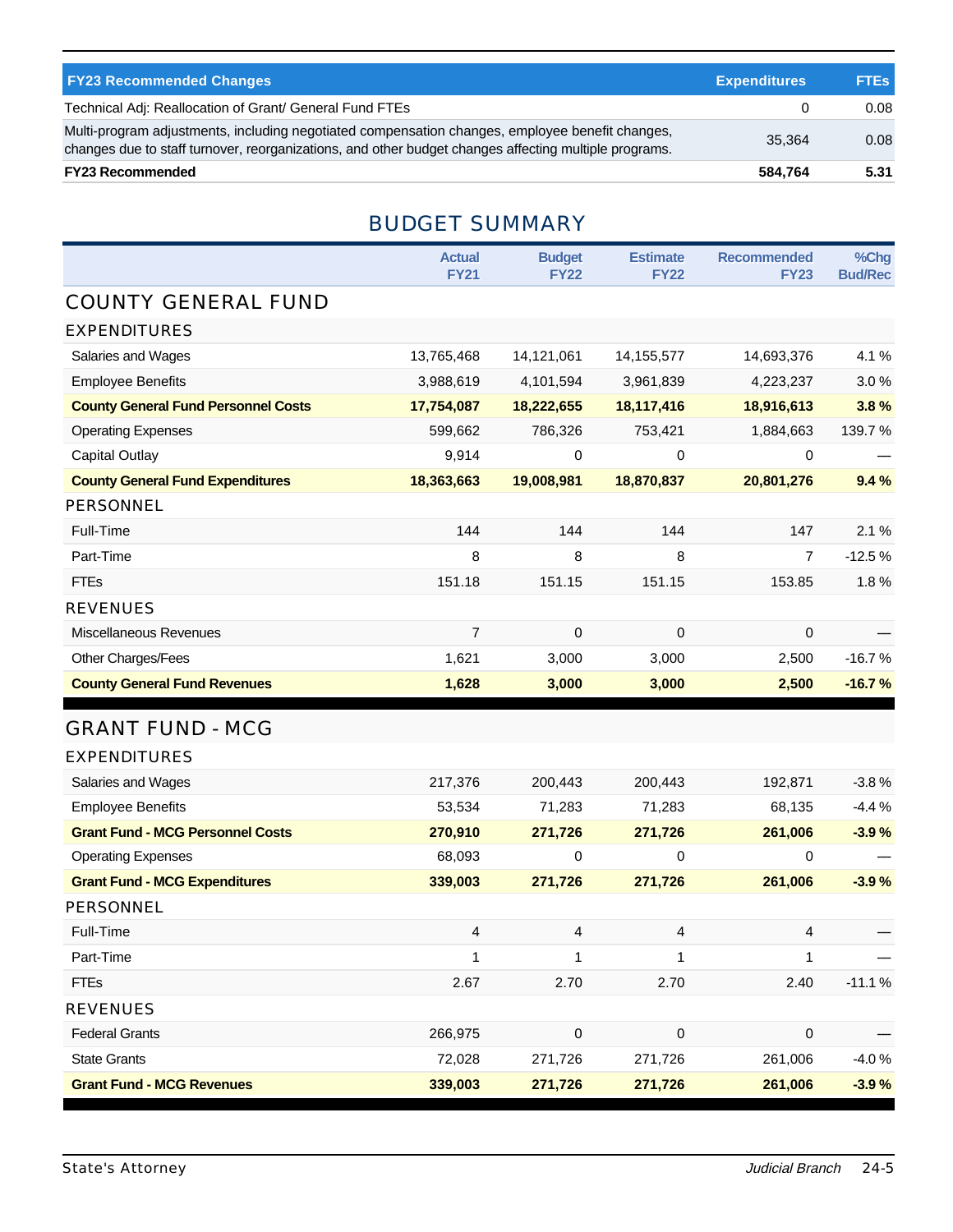## BUDGET SUMMARY

|                                  | <b>Actual</b><br><b>FY21</b> | <b>Budget</b><br><b>FY22</b> | <b>Estimate</b><br><b>FY22</b> | <b>Recommended</b><br><b>FY23</b> | %Chg<br><b>Bud/Rec</b> |
|----------------------------------|------------------------------|------------------------------|--------------------------------|-----------------------------------|------------------------|
| <b>DEPARTMENT TOTALS</b>         |                              |                              |                                |                                   |                        |
| <b>Total Expenditures</b>        | 18,702,666                   | 19,280,707                   | 19,142,563                     | 21,062,282                        | 9.2%                   |
| <b>Total Full-Time Positions</b> | 148                          | 148                          | 148                            | 151                               | 2.0%                   |
| <b>Total Part-Time Positions</b> | 9                            | 9                            | 9                              | 8                                 | $-11.1%$               |
| <b>Total FTEs</b>                | 153.85                       | 153.85                       | 153.85                         | 156.25                            | 1.6%                   |
| <b>Total Revenues</b>            | 340.631                      | 274.726                      | 274.726                        | 263,506                           | $-4.1%$                |

#### FY23 RECOMMENDED CHANGES

|                                                                                           | <b>Expenditures</b> | <b>FTEs</b> |
|-------------------------------------------------------------------------------------------|---------------------|-------------|
| <b>COUNTY GENERAL FUND</b>                                                                |                     |             |
| <b>FY22 ORIGINAL APPROPRIATION</b>                                                        | 19,008,981          | 151.15      |
| <b>Changes (with service impacts)</b>                                                     |                     |             |
| Add: Funding to Replace Legacy Case Management System [Administration]                    | 1,100,000           | 0.00        |
| Add: Two Assistant State's Attorney Positions [Circuit Court Prosecution]                 | 171,578             | 2.00        |
| <b>Other Adjustments (with no service impacts)</b>                                        |                     |             |
| Increase Cost: Annualization of FY22 Compensation Increases                               | 406,952             | 0.00        |
| Increase Cost: FY23 Compensation Adjustment                                               | 339,050             | 0.00        |
| Increase Cost: Salary Plan [Circuit Court Prosecution]                                    | 28,277              | 0.00        |
| Increase Cost: Funding to Convert Part-time IT Position to Full-time [Administration]     | 18,463              | 0.40        |
| Increase Cost: Printing and Mail Adjustment                                               | 2,613               | 0.00        |
| Increase Cost: State's Attorney Compensation Adjustment [Administration]                  | 2,611               | 0.00        |
| Technical Adj: Reallocation of Grant/General Fund FTEs [Circuit Court Prosecution]        | 0                   | 0.10        |
| Technical Adj: Reallocation of Grant/ General Fund FTEs [Victim/Witness Court Assistance] | $\Omega$            | 0.08        |
| Technical Adj: Reallocation of Grant/General Fund FTEs [District Court Prosecution]       | 0                   | 0.03        |
| Technical Adj: Reallocation of Grant/ General Fund FTEs [Administration]                  | $\Omega$            | 0.09        |
| Decrease Cost: Motor Pool Adjustment                                                      | (4,276)             | 0.00        |
| Decrease Cost: Annualization of FY22 Personnel Costs                                      | (78, 732)           | 0.00        |
| Decrease Cost: Retirement Adjustment                                                      | (194, 241)          | 0.00        |
| <b>FY23 RECOMMENDED</b>                                                                   | 20,801,276          | 153.85      |

#### **GRANT FUND - MCG**

| <b>FY22 ORIGINAL APPROPRIATION</b>                                                       | 271.726 | 2.70   |
|------------------------------------------------------------------------------------------|---------|--------|
| Other Adjustments (with no service impacts)                                              |         |        |
| Technical Adj: Reallocation of Grant/General Fund FTEs [Administration]                  |         | (0.09) |
| Technical Adj: Reallocation of Grant/General Fund FTEs [Victim/Witness Court Assistance] |         | (0.08) |
| Technical Adj: Reallocation of Grant/General Fund FTEs [District Court Prosecution]      |         | (0.03) |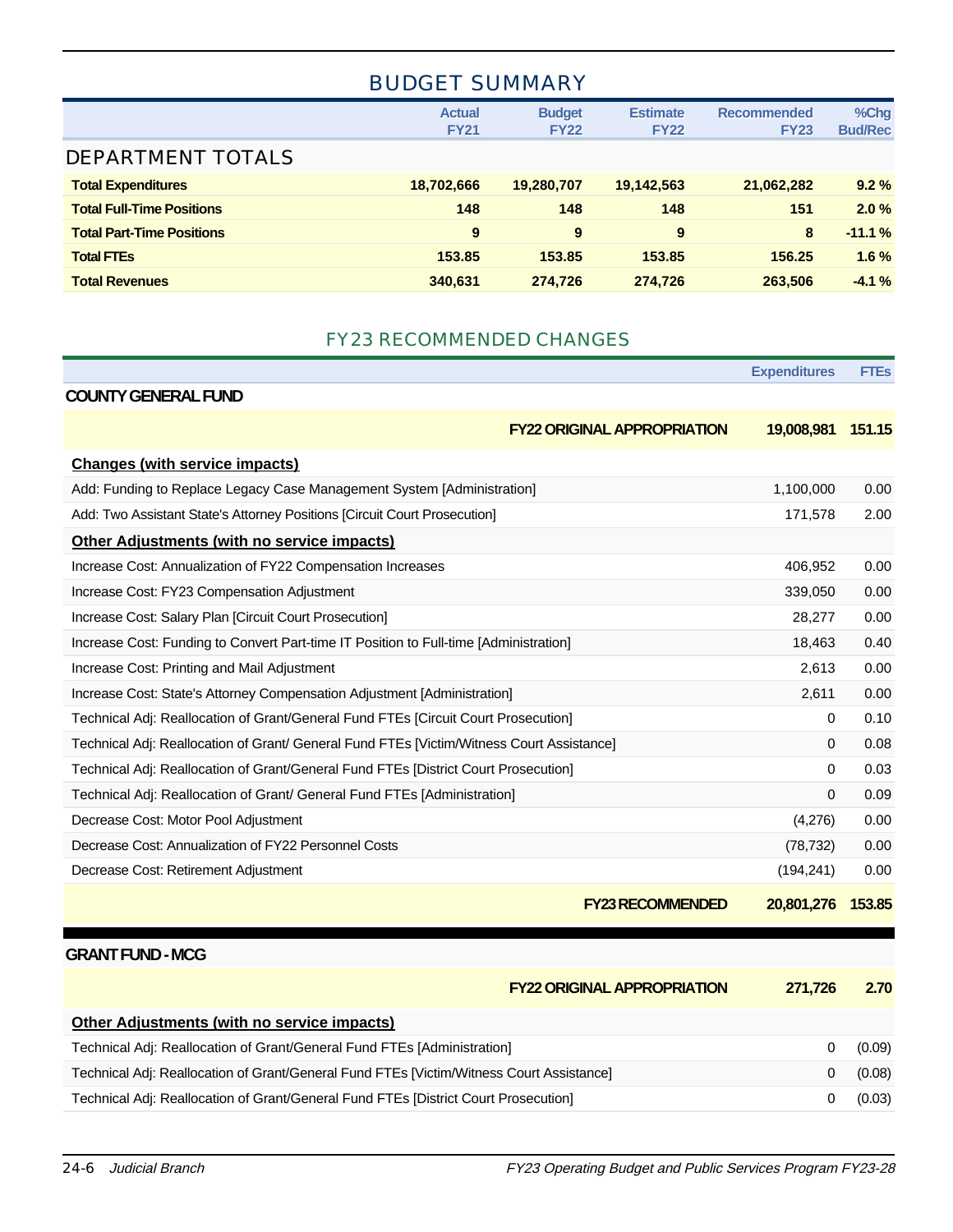#### FY23 RECOMMENDED CHANGES

|                                                                                    | <b>Expenditures FTEs</b> |  |
|------------------------------------------------------------------------------------|--------------------------|--|
| Technical Adj: Reallocation of Grant/General Fund FTEs [Circuit Court Prosecution] | $(10,720)$ $(0.10)$      |  |

**FY23 RECOMMENDED 261,006 2.40**

## PROGRAM SUMMARY

| <b>Program Name</b>                    | <b>FY22 APPR</b><br><b>Expenditures</b> | <b>FY22 APPR</b><br><b>FTEs</b> | <b>FY23 REC</b><br><b>Expenditures</b> | <b>FY23 REC</b><br><b>FTEs</b> |
|----------------------------------------|-----------------------------------------|---------------------------------|----------------------------------------|--------------------------------|
| Administration                         | 1,635,896                               | 12.75                           | 2,834,047                              | 13.06                          |
| <b>Circuit Court Prosecution</b>       | 9,115,186                               | 64.75                           | 9,123,096                              | 64.75                          |
| <b>District Court Prosecution</b>      | 2,683,160                               | 25.12                           | 3,043,486                              | 27.13                          |
| District Court Screening and Mediation | 1,527,689                               | 13.50                           | 1,532,285                              | 13.50                          |
| Juvenile Court Prosecution             | 2,141,092                               | 17.50                           | 2,238,107                              | 17.50                          |
| Major Fraud and Special Investigations | 536,715                                 | 5.00                            | 571,588                                | 5.00                           |
| <b>Prosecution Management</b>          | 1.091.569                               | 10.00                           | 1,134,909                              | 10.00                          |
| Victim/Witness Court Assistance        | 549.400                                 | 5.23                            | 584.764                                | 5.31                           |
|                                        | <b>Total</b><br>19,280,707              | 153.85                          | 21,062,282                             | 156.25                         |

#### CHARGES TO OTHER DEPARTMENTS

| <b>Charged Department</b>  | <b>Charged Fund</b> | <b>FY22</b><br><b>Total</b> \$ | <b>FY22</b><br><b>FTEs</b> | <b>FY23</b><br><b>Total\$</b> | <b>FY23</b><br><b>FTEs</b> |
|----------------------------|---------------------|--------------------------------|----------------------------|-------------------------------|----------------------------|
| <b>COUNTY GENERAL FUND</b> |                     |                                |                            |                               |                            |
| Police                     | General Fund        | 156.128                        | 1.00                       | 168.990                       | 1.00                       |

#### FUNDING PARAMETER ITEMS

CE RECOMMENDED (\$000S)

| <b>Title</b>                                                                                                                                        | <b>FY23</b> | <b>FY24</b> | <b>FY25</b> | <b>FY26</b> | <b>FY27</b> | <b>FY28</b> |
|-----------------------------------------------------------------------------------------------------------------------------------------------------|-------------|-------------|-------------|-------------|-------------|-------------|
| <b>COUNTY GENERAL FUND</b>                                                                                                                          |             |             |             |             |             |             |
| <b>EXPENDITURES</b>                                                                                                                                 |             |             |             |             |             |             |
| <b>FY23 Recommended</b>                                                                                                                             | 20,801      | 20,801      | 20,801      | 20,801      | 20,801      | 20,801      |
| No inflation or compensation change is included in outyear projections.                                                                             |             |             |             |             |             |             |
| <b>Elimination of One-Time Items Recommended in FY23</b>                                                                                            | 0           | (1,100)     | (1,100)     | (1,100)     | (1,100)     | (1,100)     |
| Items recommended for one-time funding in FY23 including funding for a case management system, will be eliminated from the base in<br>the outyears. |             |             |             |             |             |             |
| <b>Labor Contracts</b>                                                                                                                              | 0           | 885         | 885         | 885         | 885         | 885         |
| These figures represent the estimated annualized cost of general wage adjustments, service increments, and other negotiated items.                  |             |             |             |             |             |             |
| <b>Subtotal Expenditures</b>                                                                                                                        | 20,801      | 20,586      | 20,586      | 20,586      | 20,586      | 20,586      |